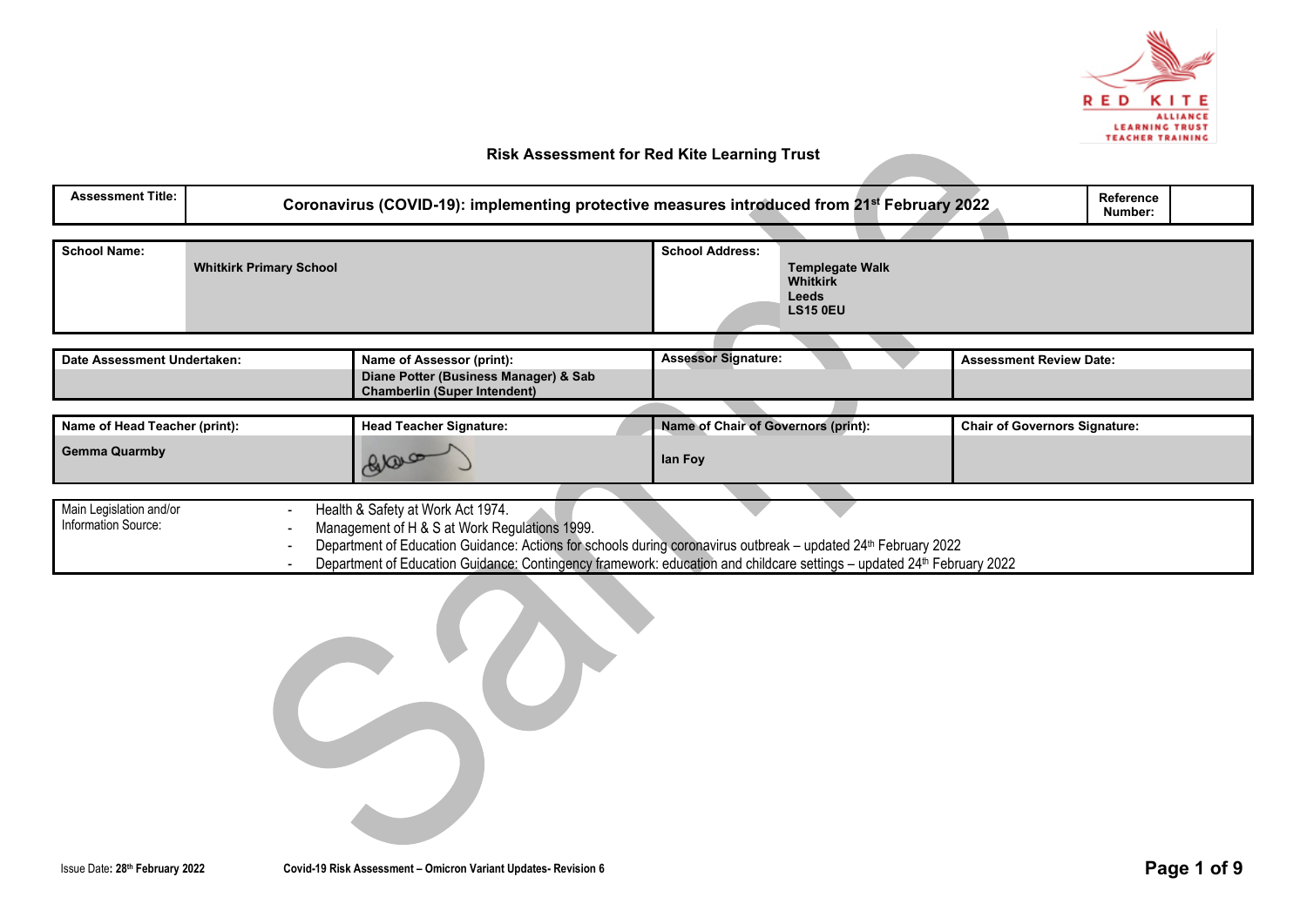

#### **Guidance:**

**HIGH - Intolerable and Substantial risks –** Urgently review/add controls & monitor, notify Director of Operations or Trust Estates Manager (if Likely or Highly Likely – stop work, seek competent advice) – Review/Add controls (as far as reasonably practicable) & monitor **LOW – Trivial or tolerable risks –** Monitor control measures.

This is a sample risk assessment and will remain so unless the following criteria are satisfied.

- 1. The boxes highlighted in grey above must be completed with the required details.
- 2. The Ref number can be allocated as per the schools own numbering system.
- 3. The control measures listed below must be either complied with or altered to reflect the school's own control measures.

Once criteria 1-3 have been satisfied, you should remove the 'Sample' watermark. DESIGN-WATERMARK and choose the option that says 'Remove Watermark'

|            | <b>Severity/Consequence</b> |                         |                         |                             |  |  |  |
|------------|-----------------------------|-------------------------|-------------------------|-----------------------------|--|--|--|
|            |                             | <b>Slightly harmful</b> | <b>Harmful</b>          | <b>Extremely</b><br>harmful |  |  |  |
| Likelihood | <b>Highly unlikely</b>      | <b>Trivial risk</b>     | <b>Tolerable risk</b>   | <b>Moderate risk</b>        |  |  |  |
|            | <b>Unlikely</b>             | <b>Tolerable risk</b>   | <b>Moderate risk</b>    | <b>Substantial risk</b>     |  |  |  |
|            | Likely                      | <b>Moderate risk</b>    | <b>Substantial risk</b> | Intolerable risk            |  |  |  |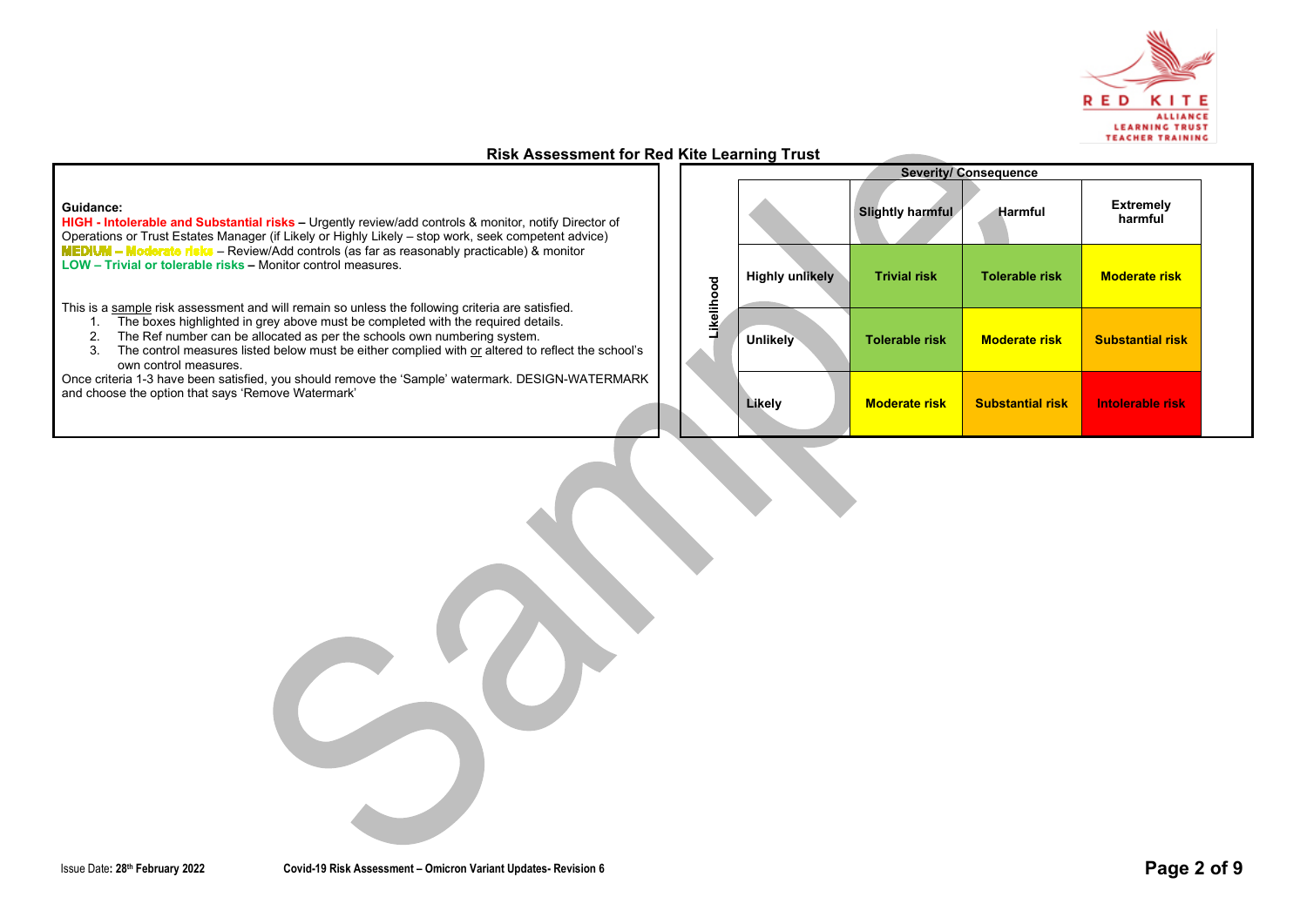

| <b>RISKS</b> | Note: this list is not exhaustive and <b>must</b> be adapted for your own needs<br>1. Inadequate Cleaning/Sanitising<br>Spread of Coronavirus to Staff, Pupils and Families, Visitors and Contractors<br><b>Site User Becoming Unwell</b><br><b>Site User Developing Symptoms</b><br><b>Inadequate Hand Washing/Personal Hygiene</b><br><b>Inadequate Personal Protection &amp; PPE</b><br>6.<br>7. Inadequate Ventilation |                                                                                                                                                                                                                                                                                                                  |            |           |        |  |  |  |
|--------------|----------------------------------------------------------------------------------------------------------------------------------------------------------------------------------------------------------------------------------------------------------------------------------------------------------------------------------------------------------------------------------------------------------------------------|------------------------------------------------------------------------------------------------------------------------------------------------------------------------------------------------------------------------------------------------------------------------------------------------------------------|------------|-----------|--------|--|--|--|
| No.          | <b>CONTROL MEASURES</b>                                                                                                                                                                                                                                                                                                                                                                                                    | <b>ADDITIONAL INFORMATION</b>                                                                                                                                                                                                                                                                                    | <b>YES</b> | <b>NO</b> | N/A    |  |  |  |
|              | Note: you must amend and adapt this generic risk assessment to suit your own needs by selecting the controls from the examples provided (adding and<br>amending others where necessary) and then evaluate the overall risk for the activity/situation.                                                                                                                                                                     |                                                                                                                                                                                                                                                                                                                  |            |           |        |  |  |  |
| $\mathbf 1$  | <b>Inadequate Cleaning/Sanitising</b>                                                                                                                                                                                                                                                                                                                                                                                      |                                                                                                                                                                                                                                                                                                                  |            |           |        |  |  |  |
| 1.1          | A cleaning schedule that includes regular cleaning of areas and equipment (for<br>example, twice per day), with a particular focus on frequently touched surfaces is in<br>place                                                                                                                                                                                                                                           | Cleaning of non-healthcare settings outside the<br>home                                                                                                                                                                                                                                                          | 区          | □         | $\Box$ |  |  |  |
| 1.2          | Electronic entry systems and keypads are regularly sanitised particularly first thing in<br>the morning and where possible after each use                                                                                                                                                                                                                                                                                  |                                                                                                                                                                                                                                                                                                                  | ⊠          | □         | П      |  |  |  |
| 1.3          | Stocks of cleaning chemicals, liquid soap, paper towels, tissues, toilet roll, bin bags<br>etc. regularly checked and additional supplies requested as necessary                                                                                                                                                                                                                                                           |                                                                                                                                                                                                                                                                                                                  | ⊠          | □         | П      |  |  |  |
| $\mathbf{2}$ | <b>Spread of Coronavirus to Staff, Pupils and Families, Visitors and Contractors</b>                                                                                                                                                                                                                                                                                                                                       |                                                                                                                                                                                                                                                                                                                  |            |           |        |  |  |  |
| 2.1          | In most cases, parents and carers will agree that a pupil with the key symptoms of<br>COVID-19 should not attend the school, given the potential risk to others                                                                                                                                                                                                                                                            | If a parent or carer insists on a pupil attending<br>your school where they have a confirmed or<br>suspected case of COVID-19, you can take the<br>decision to refuse the pupil if, in your reasonable<br>judgement, it is necessary to protect other pupils<br>and staff from possible infection with COVID-19. | ⊠          | П         | П      |  |  |  |
| 2.2          | Close contacts in schools are no longer required to self-isolate or advised to take<br>daily tests and contact tracing has ended.                                                                                                                                                                                                                                                                                          |                                                                                                                                                                                                                                                                                                                  |            |           |        |  |  |  |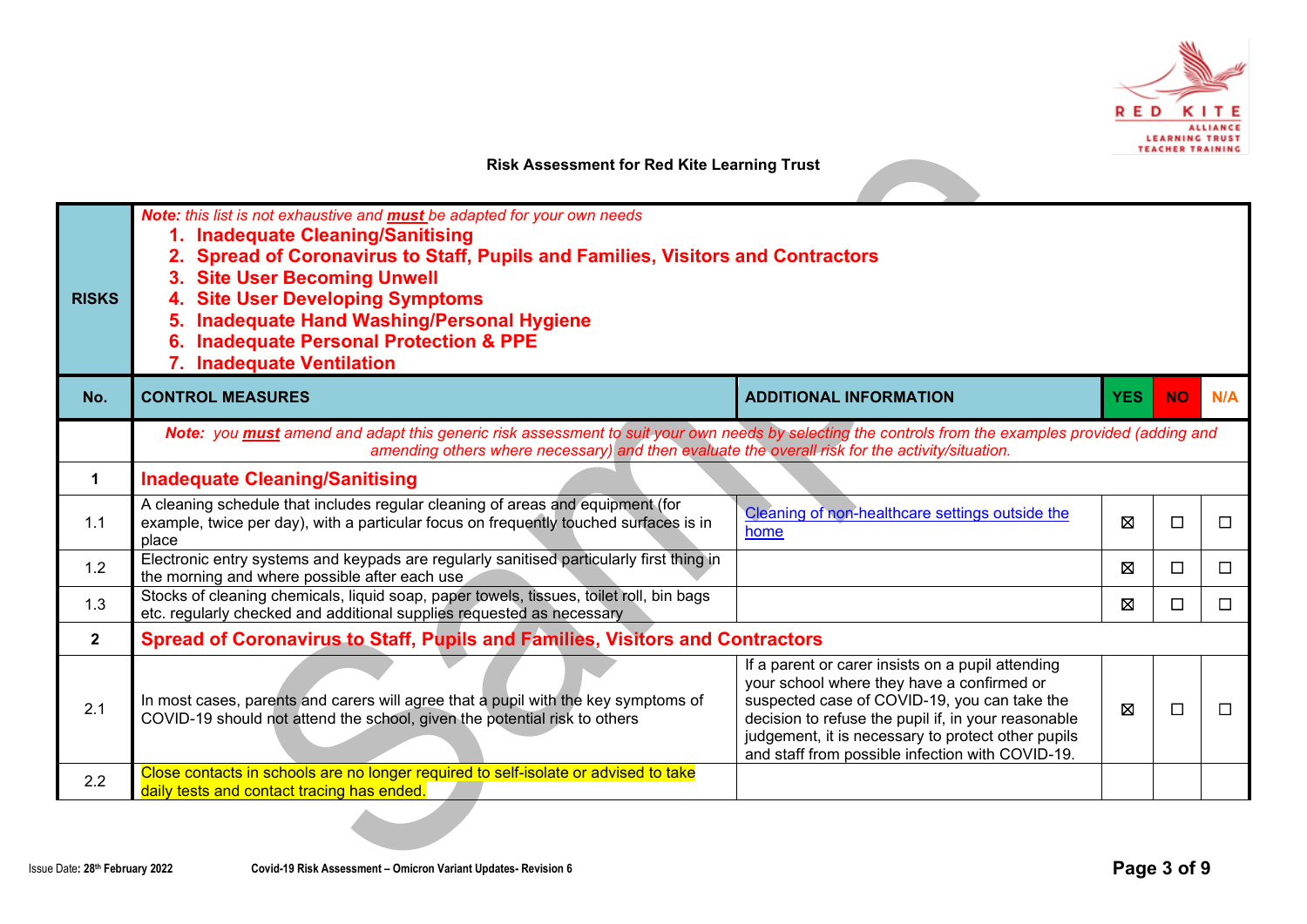

| <b>Risk Assessment for Red Kite Learning Trust</b> |
|----------------------------------------------------|
|----------------------------------------------------|

|     | <b>Risk Assessment for Red Kite Learning Trust</b>                                                                                                                                                                                                                                                                                                                                                                                                                                                                                                                                                                                                                                                                                                                                                                                                                                                                                                   |                                                                                                                                                                                                                                                                                                                                                                                        |             |        |        |  |  |  |
|-----|------------------------------------------------------------------------------------------------------------------------------------------------------------------------------------------------------------------------------------------------------------------------------------------------------------------------------------------------------------------------------------------------------------------------------------------------------------------------------------------------------------------------------------------------------------------------------------------------------------------------------------------------------------------------------------------------------------------------------------------------------------------------------------------------------------------------------------------------------------------------------------------------------------------------------------------------------|----------------------------------------------------------------------------------------------------------------------------------------------------------------------------------------------------------------------------------------------------------------------------------------------------------------------------------------------------------------------------------------|-------------|--------|--------|--|--|--|
| 2.3 | If a member of staff lives with, or has stayed overnight in the household of, someone<br>who has COVID-19, they are advised to wear a well-fitting face covering made with<br>multiple layers or a surgical face mask in crowded, enclosed or poorly ventilated<br>spaces and where you are in close contact with other people                                                                                                                                                                                                                                                                                                                                                                                                                                                                                                                                                                                                                       | They should follow this advice for 10 days after the<br>day the person they live with or stayed with<br>symptoms started (or the day their test was taken<br>if they did not have symptoms).                                                                                                                                                                                           | $\boxtimes$ | $\Box$ | □      |  |  |  |
| 2.4 | Children and young people who usually attend an education or childcare setting and<br>who live with someone who has COVID-19 should continue to attend the setting as<br>normal.                                                                                                                                                                                                                                                                                                                                                                                                                                                                                                                                                                                                                                                                                                                                                                     |                                                                                                                                                                                                                                                                                                                                                                                        | ⊠           | □      | □      |  |  |  |
| 2.5 | For most settings, it will make sense to think about taking extra action if they face<br>severe operational disruption to face-to-face education.<br>The thresholds, detailed below, can be used by settings as an indication for when to<br>seek public health advice if they are concerned. For most education and childcare<br>settings, these include:<br>• a higher than previously experienced and/or rapidly increasing number of staff or<br>student absences due to COVID-19 infection<br>• evidence of severe disease due to COVID-19, for example if a pupil, student, child,<br>or staff member is admitted to hospital due to COVID-19<br>• a cluster of cases where there are concerns about the health needs of vulnerable<br>staff or students within the affected group<br>School must complete the New and Expectant Mothers risk assessment as well as<br>the Covid Individual risk assessment for any pregnant members of staff. | Settings should consider whether to seek<br>additional public health advice if they have met<br>the thresholds set out above and are considering<br>additional measures, either by phoning the DfE<br>helpline (0800 046 8687, option 1) or in line with<br>other local arrangements.<br>Further advice is available on the HSE website link<br>and contact the School's HR Advisor on | $\boxtimes$ | □      | □      |  |  |  |
| 2.6 | Both Risk Assessments will need to be subject to regular review. More guidance is<br>provided below and contact the School's HR Advisor on hr@rklt.co.uk for further<br>support. RCOG Q&A covid19 virus infection and pregnancy                                                                                                                                                                                                                                                                                                                                                                                                                                                                                                                                                                                                                                                                                                                      | hr@rklt.co.uk for further support<br>Protecting new and expectant mothers at work -<br><b>HSE</b>                                                                                                                                                                                                                                                                                      | 図           | $\Box$ | □      |  |  |  |
| 3   | <b>Site User Becomes Unwell</b>                                                                                                                                                                                                                                                                                                                                                                                                                                                                                                                                                                                                                                                                                                                                                                                                                                                                                                                      |                                                                                                                                                                                                                                                                                                                                                                                        |             |        |        |  |  |  |
| 3.1 | If anyone in school develops COVID-19 symptoms, they are sent home and told they<br>should follow public health advice                                                                                                                                                                                                                                                                                                                                                                                                                                                                                                                                                                                                                                                                                                                                                                                                                               | Symptoms of coronavirus (COVID-19)                                                                                                                                                                                                                                                                                                                                                     | $\boxtimes$ | $\Box$ | $\Box$ |  |  |  |
| 3.2 | If a pupil is awaiting collection, they should be left in a room on their own if possible<br>and safe to do so. A window should be opened for fresh air ventilation if possible                                                                                                                                                                                                                                                                                                                                                                                                                                                                                                                                                                                                                                                                                                                                                                      | IT room (covid room) See Admin staff who will let<br>you in. Covid bag and PPE are available. Chair<br>for pupil/staff member.Inform Admin on leaving to<br>arrange cleaning.                                                                                                                                                                                                          | ⊠           | □      | □      |  |  |  |
| 3.3 | If the pupil needs to go to the toilet while waiting to be collected, they should use a<br>separate toilet if possible. The toilet should be cleaned and disinfected using<br>standard cleaning products before being used by anyone else                                                                                                                                                                                                                                                                                                                                                                                                                                                                                                                                                                                                                                                                                                            |                                                                                                                                                                                                                                                                                                                                                                                        | 図           | □      | □      |  |  |  |
| 3.4 | PPE should be worn by staff caring for the pupil while they await collection if close<br>contact is necessary                                                                                                                                                                                                                                                                                                                                                                                                                                                                                                                                                                                                                                                                                                                                                                                                                                        |                                                                                                                                                                                                                                                                                                                                                                                        | 図           | □      | □      |  |  |  |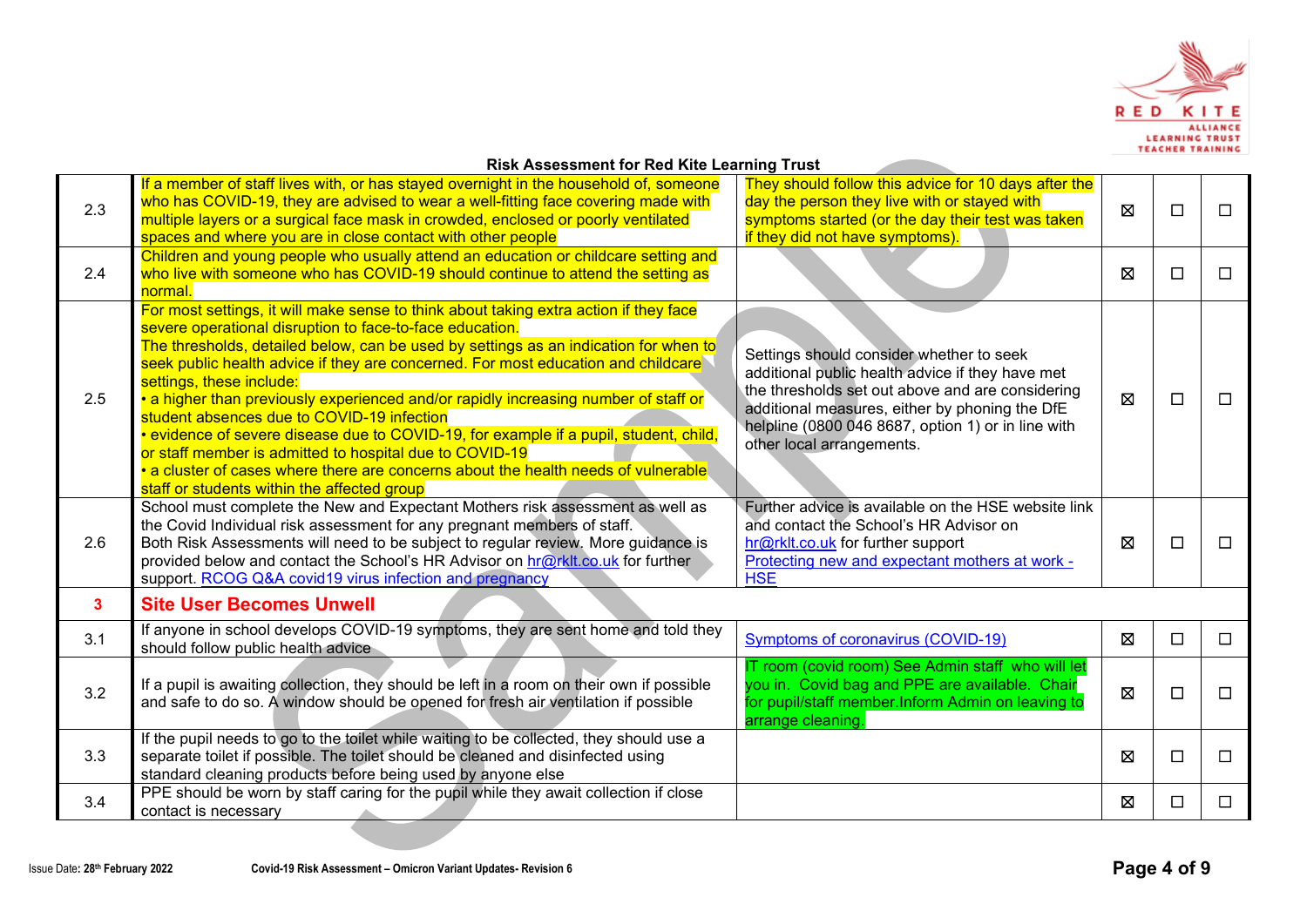

|     | <b>NISK ASSESSMENT TO REQ NILE LEATING</b> TTUSL                                                                                                                                                                                            |                                                                                                                                                                                                                                                                                                                                                                                                                                                                                                                                                                                                                   |   |   |        |
|-----|---------------------------------------------------------------------------------------------------------------------------------------------------------------------------------------------------------------------------------------------|-------------------------------------------------------------------------------------------------------------------------------------------------------------------------------------------------------------------------------------------------------------------------------------------------------------------------------------------------------------------------------------------------------------------------------------------------------------------------------------------------------------------------------------------------------------------------------------------------------------------|---|---|--------|
| 3.5 | The room used by the pupil awaiting collection should be cleaned after they have left                                                                                                                                                       |                                                                                                                                                                                                                                                                                                                                                                                                                                                                                                                                                                                                                   | 図 | □ | $\Box$ |
| 3.6 | Everyone displaying coronavirus (COVID-19) symptoms should avoid using public<br>transport where possible and, wherever possible, be collected by a member of their<br>family or household                                                  |                                                                                                                                                                                                                                                                                                                                                                                                                                                                                                                                                                                                                   | ⊠ | □ | $\Box$ |
| 3.7 | In exceptional circumstances, if parents or carers cannot arrange to have their child<br>collected, if age-appropriate and safe to do so the child should walk, cycle or scoot<br>home                                                      |                                                                                                                                                                                                                                                                                                                                                                                                                                                                                                                                                                                                                   | 図 | □ | $\Box$ |
| 3.8 | In an emergency, call 999 if the pupil is seriously ill or injured or their life is at risk.                                                                                                                                                | Anyone with coronavirus (COVID-19) symptoms<br>should not visit the GP, pharmacy, urgent care<br>centre or a hospital                                                                                                                                                                                                                                                                                                                                                                                                                                                                                             | 図 | □ | $\Box$ |
| 4   | <b>Site User Developing Symptoms</b>                                                                                                                                                                                                        |                                                                                                                                                                                                                                                                                                                                                                                                                                                                                                                                                                                                                   |   |   |        |
| 4.1 | Children, staff, and other adults should order a PCR test if they have any of the 3<br>main symptoms<br>a new continuous cough<br>a high temperature<br>a loss of, or change in, your normal sense of taste or smell (anosmia)              | Children, staff, and other adults should not come<br>into school if they have had a positive PCR test<br>result.                                                                                                                                                                                                                                                                                                                                                                                                                                                                                                  | ⊠ | □ | $\Box$ |
| 4.2 | If a member of staff or a pupil test positive for Covid 19 they should stay at home and<br>avoid contact with other people for the 10 days after their symptoms started (or the<br>day their test was taken if they did not have symptoms). | Many people will no longer be infectious to others<br>after 5 days. They may choose to take an LFD test<br>from 5 days after their symptoms started (or the<br>day their test was taken if they did not have<br>symptoms) followed by another LFD test the next<br>day.<br>If both these test results are negative, and they do<br>not have a high temperature, the risk that they are<br>still infectious is much lower and they can safely<br>return to school.<br>If their day 5 LFD test result is positive, they can<br>continue taking LFD tests until they receive 2<br>consecutive negative test results. | ⊠ | П | $\Box$ |
| 4.3 | Where pupils who are self-isolating are within the governments definition of<br>vulnerable it is very important that schools put systems in place to keep in contact<br>with them, particularly if they have a social worker.               | When a vulnerable pupil is asked to self-isolate,<br>you should:                                                                                                                                                                                                                                                                                                                                                                                                                                                                                                                                                  | ⊠ | □ | $\Box$ |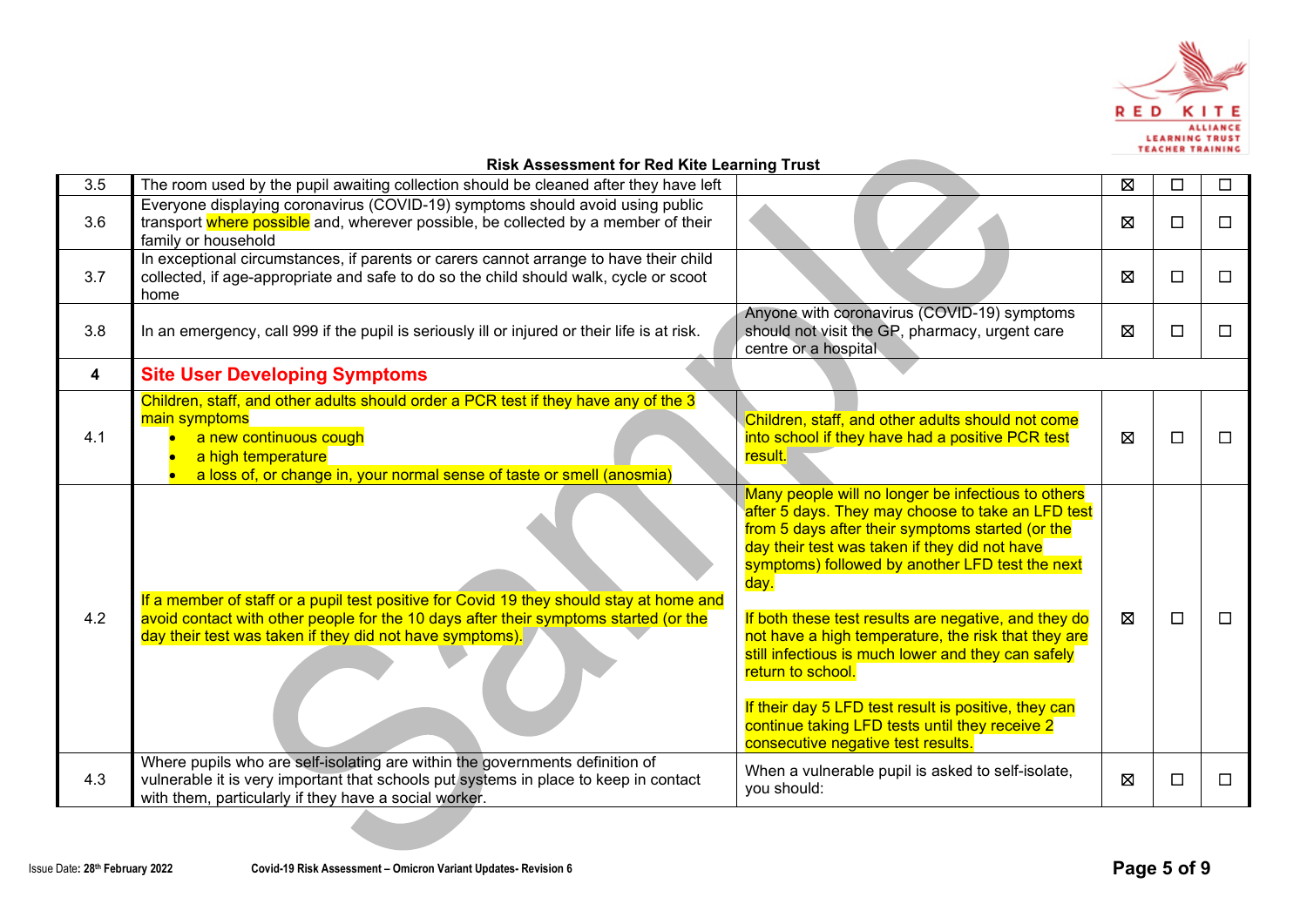

|     | <b>Risk Assessment for Red Kite Learning Trust</b>                                                                                                                                                                                                                                                                                                                                                                                                                                                                                                                                                |             |        |        |
|-----|---------------------------------------------------------------------------------------------------------------------------------------------------------------------------------------------------------------------------------------------------------------------------------------------------------------------------------------------------------------------------------------------------------------------------------------------------------------------------------------------------------------------------------------------------------------------------------------------------|-------------|--------|--------|
|     | • notify their social worker (if they have one) and,<br>for looked-after children, the local authority virtual<br>school head<br>• agree with the social worker the best way to<br>maintain contact and offer support<br>You should have procedures in place to:<br>• check if a vulnerable pupil is able to access<br>remote education support<br>• support them to access it (as far as possible)<br>• regularly check if they are accessing remote<br>education<br>• keep in contact with them to check their<br>wellbeing and refer onto another services if<br>additional support is needed. |             |        |        |
| 4.4 | From 21 February, pupils in secondary schools and staff in all schools will not be<br>expected to continue taking part in regular asymptomatic testing and should follow<br>asymptomatic testing advice for the general population.                                                                                                                                                                                                                                                                                                                                                               | $\Box$      | $\Box$ | ⊠      |
| 4.5 | Where appropriate, schools should support those who need to self-isolate because<br>they have tested positive to work or learn from home if they are well enough to do so.                                                                                                                                                                                                                                                                                                                                                                                                                        | $\boxtimes$ | □      | $\Box$ |
| 5   | <b>Inadequate Hand Washing/Personal Hygiene</b>                                                                                                                                                                                                                                                                                                                                                                                                                                                                                                                                                   |             |        |        |
| 5.1 | Staff/pupils/cleaners/contractors etc. will be reminded to clean their hands regularly,<br>including:<br>when they arrive at the school<br>Ensure that staff have sufficient time to wash their<br>when they return from breaks<br>hands regularly, as frequently as pupils<br>when they change rooms<br>before and after eating                                                                                                                                                                                                                                                                  | $\boxtimes$ | $\Box$ | $\Box$ |
| 5.2 | Consideration given to how often pupils and staff will need to wash their hands and<br>incorporated time for this is in timetables or lesson plans                                                                                                                                                                                                                                                                                                                                                                                                                                                | $\boxtimes$ | $\Box$ | $\Box$ |
| 5.3 | Staff working with pupils who spit uncontrollably may want more opportunities to<br>wash their hands than other staff                                                                                                                                                                                                                                                                                                                                                                                                                                                                             | $\boxtimes$ | $\Box$ | $\Box$ |
| 5.4 | Pupils who use saliva as a sensory stimulant or who struggle with 'catch it, bin it, kill<br>it' may also need more opportunities to wash their hands and this has been<br>considered                                                                                                                                                                                                                                                                                                                                                                                                             | ⊠           | □      | $\Box$ |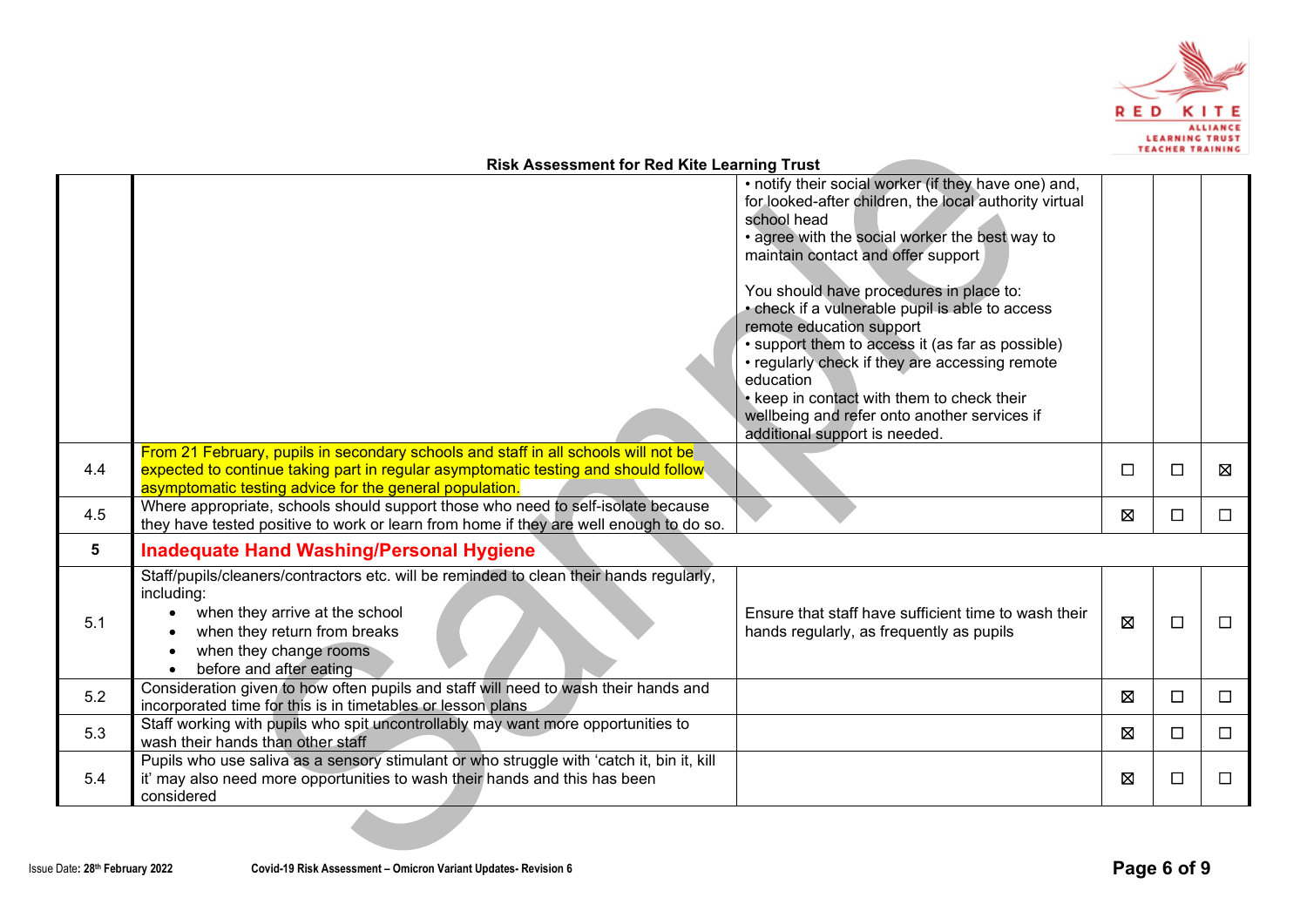

#### **Risk Assessment for Red Kite Learning Trust** 5.5 Help given to pupils with complex needs to clean their hands properly **Development of the interval of the interval of the interval of the interval of the interval of the interval of the interval of the interval of the** Risk assessments for pupils with complex needs that may struggle to maintain as good respiratory hygiene as their peers, for example those who spit uncontrollably or 5.6 ☒ ☐ ☐ use saliva as a sensory stimulant, have been updated in order to support these pupils and the staff working with them 5.7 Hands are washed with liquid soap & water for a minimum of 20 seconds  $\Box$  │ ◯ │ ◯ │ ◯ │ ◯ │ ◯ │ ◯ │ ◯ │ ◯ 5.8 The school has considered whether they have enough hand washing or hand sanitiser 'stations' available so that all pupils and staff can clean their hands regularly  $\Box$ Alcohol based hand cleansers/gels can only be used if soap and water are not available but is not a substitute for hand washing. Such gels MUST ONLY BE USED Skin friendly cleaning wipes can be used as an  $\Box$   $\Box$   $\Box$ 5.9 UNDER CLOSE SUPERVISION. In normal circumstances pupils should not be using alcohol-based hand cleansers because of the risk of ingestion School has embedded hand washing routines into school culture, supported by behaviour expectations to help ensure younger pupils and those with complex needs 5.10 ☒ ☐ ☐ understand the need to follow them 5.11 The 'catch it, bin it, kill it' approach is very important and is promoted  $\Box$ Hands can transfer germs to ever surface you touch. Clean your hands a **AILIC** School has embedded the 'catch it, bin it, kill it' approach to ensure younger pupils The [e-bug](https://e-bug.eu/eng_home.aspx?cc=eng&ss=1&t=Information%20about%20the%20Coronavirus) website contains free resources for and those with complex needs get this right, and that all pupils understand that this is 5.12 schools, including materials to encourage good  $\boxtimes$   $\Box$ now part of how the school operates hand and respiratory hygiene **6 Inadequate Personal Protection & PPE**  $\begin{array}{|l|l|}\hline \text{Face coverings are no longer advised for pupils, staff and visitors in classrooms or command areas.}&\hspace{1.5cm} \Box\hspace{1.5cm}\Box\hspace{1.5cm}\Box\hspace{1.5cm}\Box\hspace{1.5cm}\Box\hspace{1.5cm}\Box\hspace{1.5cm}\Box\hspace{1.5cm}\Box\hspace{1.5cm}\Box\end{array}$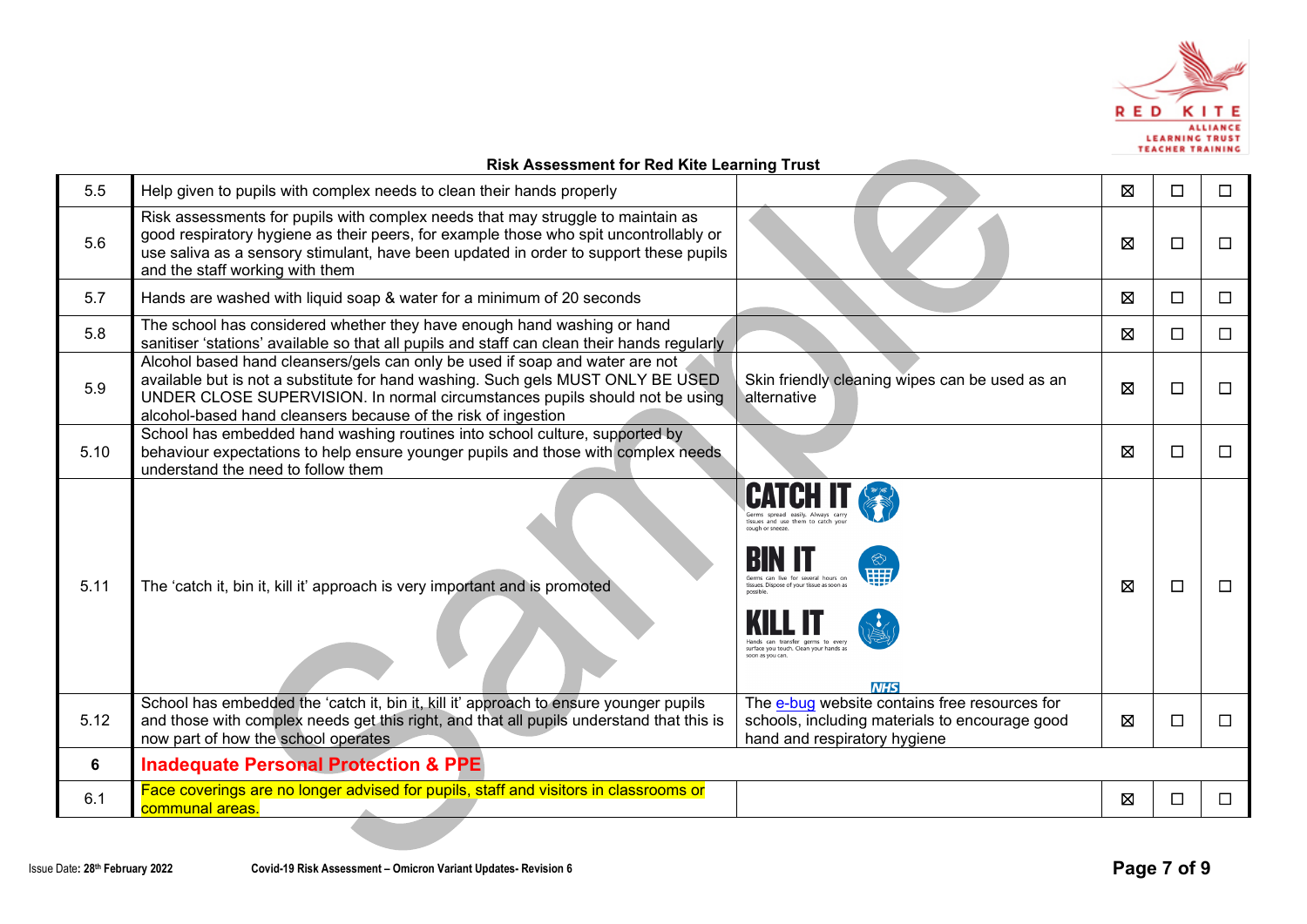

|                | <b>Risk Assessment for Red Kite Learning Trust</b>                                                                                                                                                                                                                                                       |  |                                                                                                                                                                                                                                                                                                                                                                                            |   |                 |                     |
|----------------|----------------------------------------------------------------------------------------------------------------------------------------------------------------------------------------------------------------------------------------------------------------------------------------------------------|--|--------------------------------------------------------------------------------------------------------------------------------------------------------------------------------------------------------------------------------------------------------------------------------------------------------------------------------------------------------------------------------------------|---|-----------------|---------------------|
| 6.2            | A director of public health might advise that face coverings should temporarily be<br>worn in communal areas or classrooms (by pupils, staff, and visitors, unless exempt)<br>in exceptional circumstances.                                                                                              |  |                                                                                                                                                                                                                                                                                                                                                                                            | Ø | □               | П                   |
| $\overline{7}$ | <b>Inadequate Ventilation</b>                                                                                                                                                                                                                                                                            |  |                                                                                                                                                                                                                                                                                                                                                                                            |   |                 |                     |
| 7.1            | When your school is in operation, it is important to ensure it is well ventilated and that<br>a comfortable teaching environment is maintained.                                                                                                                                                          |  | You should identify any poorly ventilated spaces<br>as part of your risk assessment and take steps to<br>improve fresh air flow in these areas.                                                                                                                                                                                                                                            | ⊠ | $\Box$          | П                   |
| 7.2            | Mechanical ventilation is a system that uses a fan to draw fresh air or extract air from<br>a room. These should be adjusted to increase the ventilation rate wherever possible<br>and checked to confirm that normal operation meets current guidance and that only<br>fresh outside air is circulated. |  | If possible, systems should be adjusted to full<br>fresh air or, if this is not possible, then systems<br>should be operated as normal as long as they are<br>within a single room and supplemented by an<br>outdoor air supply.<br>Where mechanical ventilation systems exist, you<br>should ensure that they are maintained in<br>accordance with the manufacturers'<br>recommendations. | ⊠ | □               | $\Box$              |
| 7.3            | Opening external windows can improve natural ventilation, and in addition, opening<br>internal doors can also assist with creating a throughput of air. If necessary, external<br>opening doors may also be used (if they are not fire doors and where safe to do so).                                   |  | You should balance the need for increased<br>ventilation while maintaining a comfortable<br>temperature.                                                                                                                                                                                                                                                                                   | ⊠ | □               | $\perp$             |
| 7.4            | CO2 monitors have been provided to state-funded education settings, so staff can<br>quickly identify where ventilation needs to be improved.                                                                                                                                                             |  |                                                                                                                                                                                                                                                                                                                                                                                            | ⊠ | □               | $\Box$              |
|                |                                                                                                                                                                                                                                                                                                          |  |                                                                                                                                                                                                                                                                                                                                                                                            |   |                 |                     |
|                | Have you consulted with the people/representatives undertaking the activity as part of the preparation of this risk assessment?                                                                                                                                                                          |  |                                                                                                                                                                                                                                                                                                                                                                                            |   |                 | <b>No</b><br>$\Box$ |
|                | What is the level of risk for this situation BEFORE control measures implemented?                                                                                                                                                                                                                        |  |                                                                                                                                                                                                                                                                                                                                                                                            |   | <b>Med</b><br>⊠ | Low<br>$\Box$       |
|                | Is the risk adequately controlled with the existing control measures in school prior to this situation?                                                                                                                                                                                                  |  |                                                                                                                                                                                                                                                                                                                                                                                            |   | Yes $\boxtimes$ | <b>No</b><br>$\Box$ |
|                | Have you identified any further control measures needed to control the risk and recorded them in the action plan?                                                                                                                                                                                        |  |                                                                                                                                                                                                                                                                                                                                                                                            |   | $Yes \boxtimes$ | <b>No</b><br>◘      |
|                | <b>ACTION PLAN</b> (insert additional rows if required)<br>To be actioned by                                                                                                                                                                                                                             |  |                                                                                                                                                                                                                                                                                                                                                                                            |   |                 |                     |